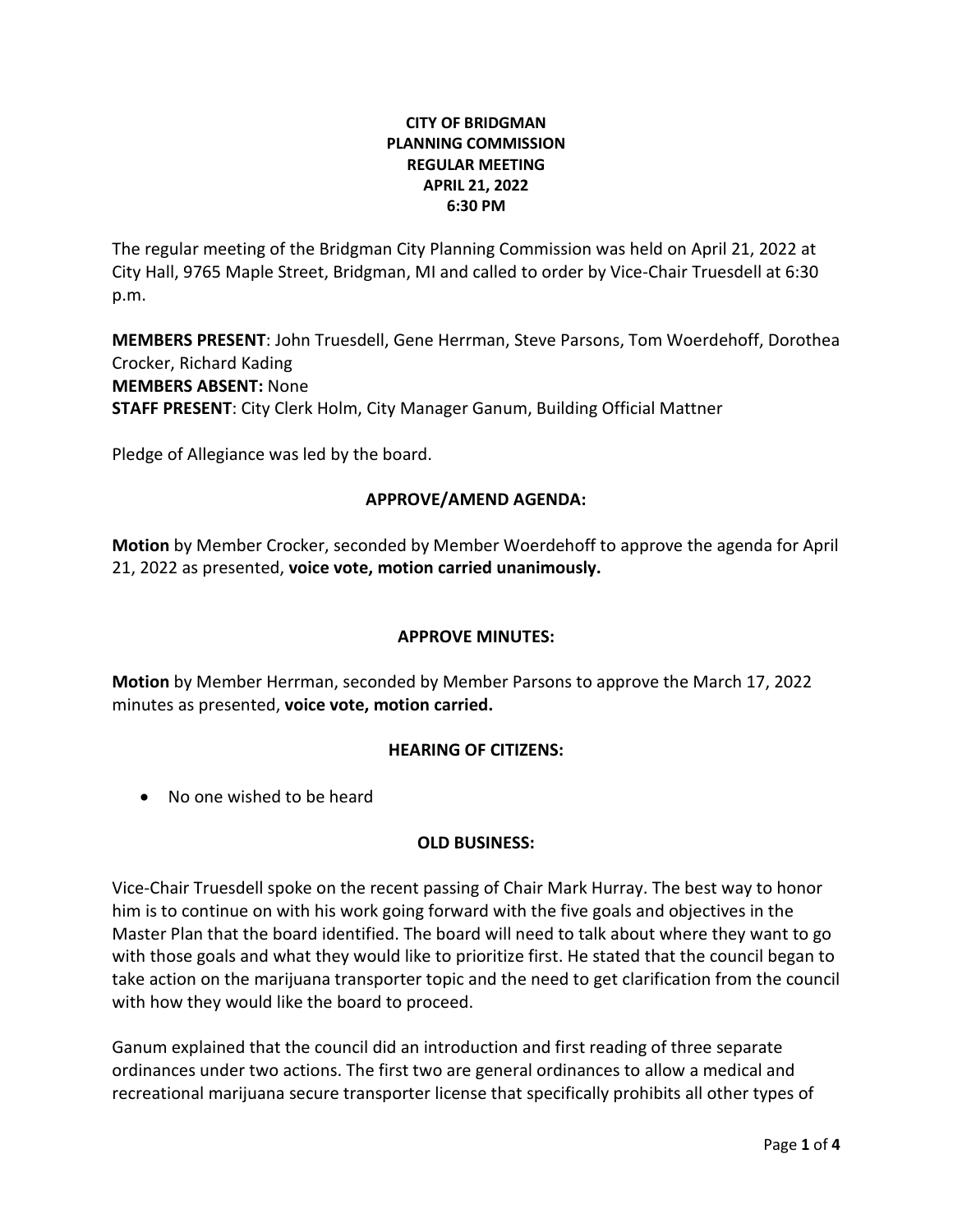categories and licenses. The third ordinance is to amend the Zoning Ordinance to allow a marijuana secure transporter license in the Transitional Industrial and Interstate Gateway districts only and add new definitions. With that being said, Vice-Chair Truesdell stated it is pretty clear from council that the board does not need to continue researching marijuana licenses unless directed to do so down the road.

## **Review Coastal Leadership Academy: <https://youtu.be/wPPQs-lgtYo>**

Video 4 of 6 was viewed: *Data and Tools for Making Informed Decisions*.

The board discussed the video and talked about incorporating some of the data into the coastal resiliency here within the city. Bridgman has put together a coastal resiliency committee to track and continue to grow the coastline, to ensure its resiliency for many years to come. A report from the committee will be prepared and shared with the board at the next meeting.

Vice-Chair Truesdell lightly reviewed the five areas that were identified in the Master Plan that Hurray helped prioritize. Member Herrman also suggested talking about Japanese Knotweed as a noxious weed spreading. The board decided to tackle one or two of the five areas beginning next month.

### **PUBLIC HEARING:**

### **Vice-Chair Truesdell opened the public hearing at 7:00 p.m.**

**PURPOSE OF THE PUBLIC HEARING** To consider an amendment to the Bridgman Zoning Ordinance to incorporate Planned Unit Development (PUD) ordinance (Section 2.16), brought forth by the Bridgman Planning Commission.

### **PRESENTATION BY THE PETITIONER**

Mattner read his report that was included in the packet to the board. The PUD's will not circumvent any of the formed based districts that are in the Zoning Ordinance. This will be a very nice tool to use which should not have been removed from the Ordinances when it was revised in 2017.

### **PUBLIC COMMENTS**

• Barbara Hall, Baldwin Rd. – She heard that the HUD agreement will run out in 2023 at the Baldwin Estates across the street from her, and the new owner is going to outsource the current residents and make them more expensive. She also heard that more houses are going to be developed behind what is currently there. She said the condition of Baldwin Road is getting bad and wondered when the City plans on fixing it. She also inquired about golf carts in the city.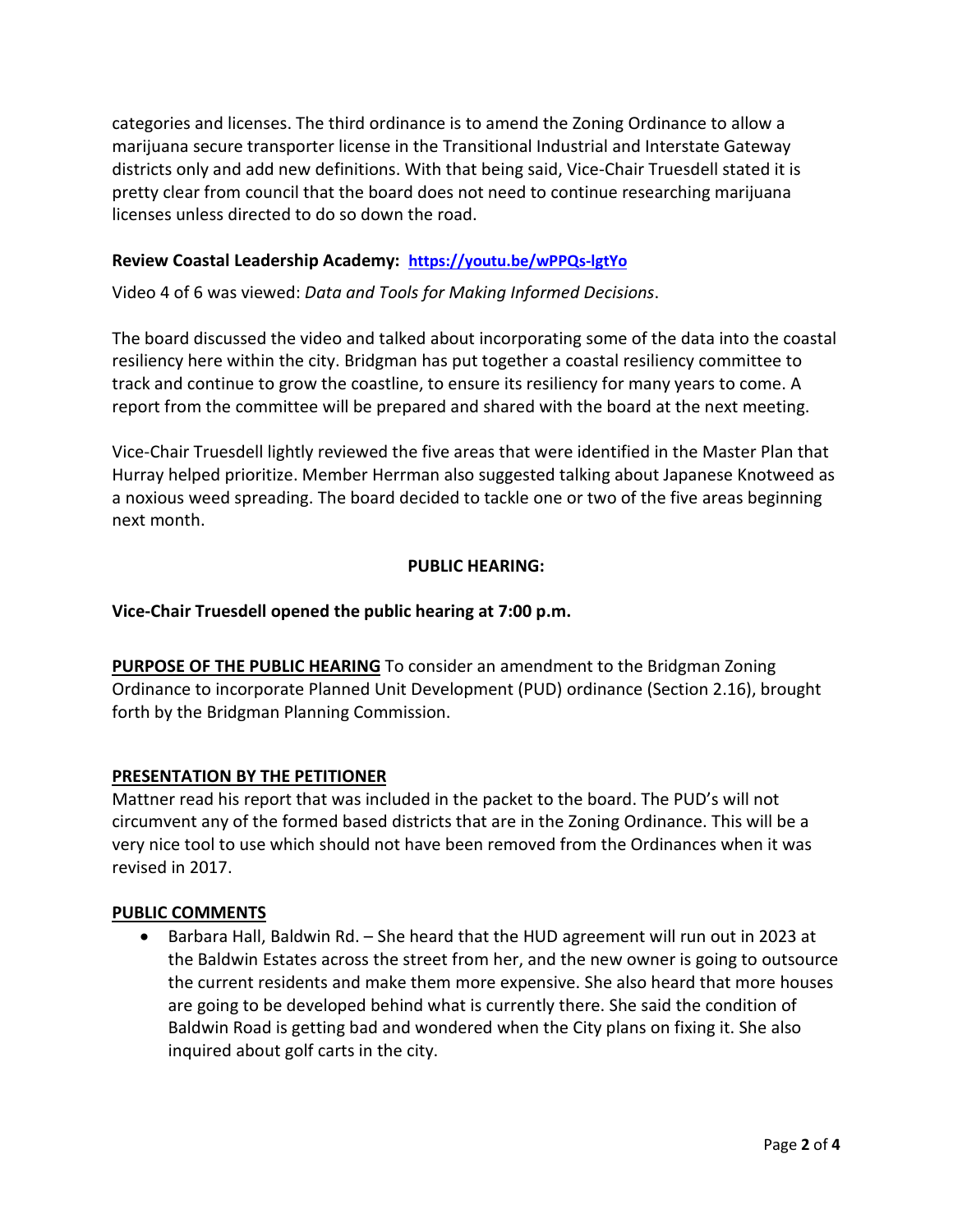### **CORRESPONDENCE**

• No correspondence was received.

#### **CLOSE THE PUBLIC COMMENTS SESSION**

Vice-Chair Truesdell closed the public comment session at 7:18 p.m.

#### **SESSION FOR COMMISSION TO ASK QUESTIONS AND CLARIFICATION STATEMENTS**

Vice-Chair Truesdell asked Ganum to get back to the community member with answers so the board can continue with the PUD discussion.

Ganum stated that the goal is always to provide flexibility and the need to blend housing types in the same area. The board discussed the information and had the following questions and comments:

- Member Herrman has concerns with putting an apartment building next to residential properties because it will affect the property value and in 20 or more years down the road, the apartments could degrade from lack of maintenance and repairs and becomes a blight. Residential property owners need to be protected.
- Mattner explained that apartments and condos are still a residential dwelling. There may be density issues that would not be fitting in certain areas and that is why a proposed PUD would come before the Planning Commission first.
- Vice-Chair Truesdell explained that there are condominium units in the hills amongst single family housing. There needs to be trust and faith in the system starting with city staff, then going before the Planning Commission, allowing public input, and then go to the City Council for approval.
- Ganum explained that the Sunset Village expansion and the Habitat for Humanity project are real world examples of proposed projects being developed, that would be good for the community. Every project would have to be weighed by the Planning Commission first and then go to City Council for approval.
- The board then discussed a few areas in the PUD ordinance pertaining to density and what if any changes need to be made.

### **Vice-Chair Truesdell closed the public hearing at 7:49 p.m.**

#### **NEW BUSINESS:**

**Consideration of amending the Bridgman Zoning Ordinance to incorporate Planned Unit Development (PUD) ordinance (Section 2.16) and recommend approval to the Bridgman City Council**

**Motion** by Member Crocker, seconded by Member Woerdehoff to recommend to the City Council to amend the Bridgman Zoning Ordinance to incorporate Planned Unit Development (PUD) ordinance (Section 2.16) as presented with the following changes: